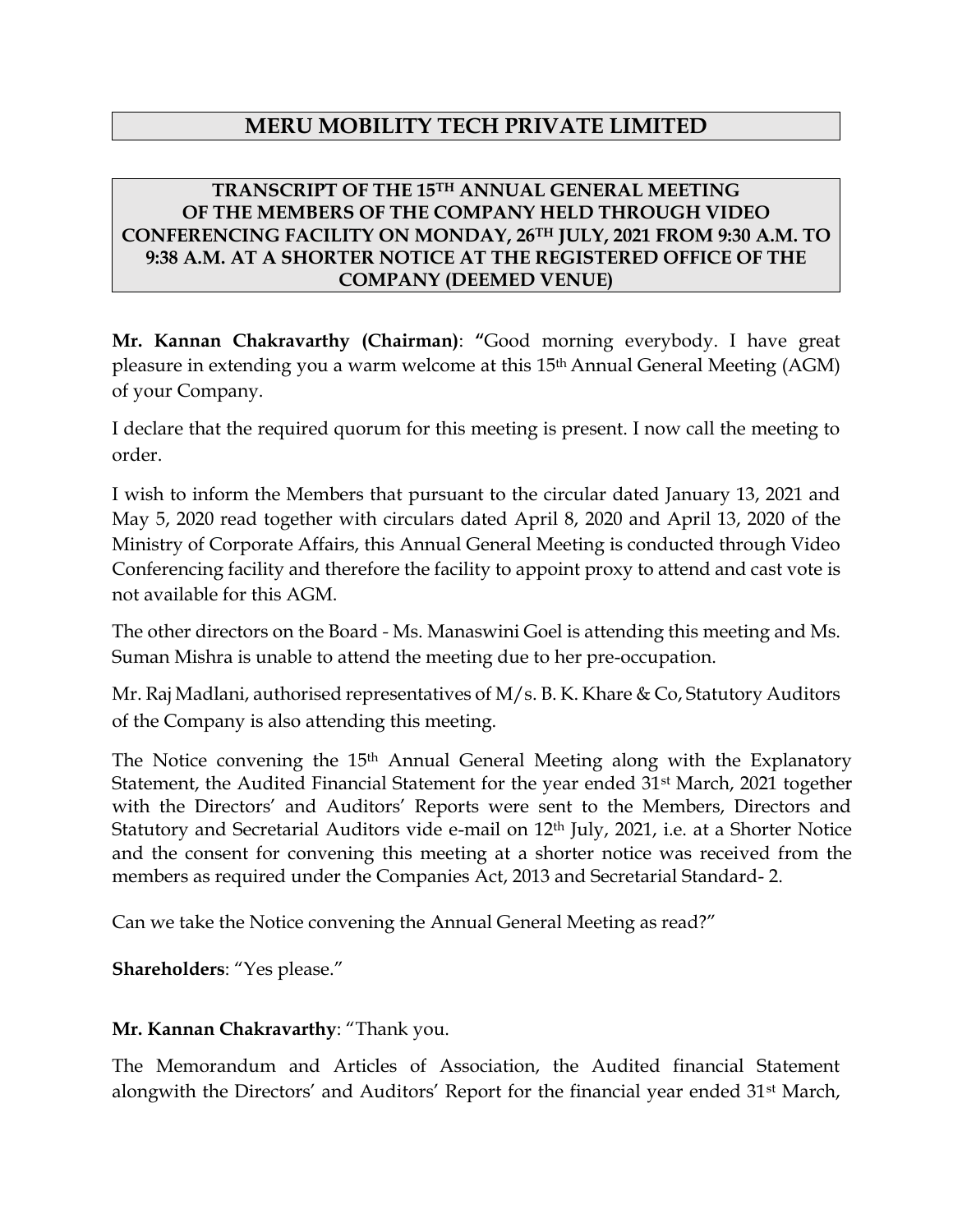2021, the Register of Directors and Key Managerial Personnel and their shareholding maintained under Section 170 of the Act, the Register of Contracts or Arrangements in which the directors are interested, maintained under Section 189 of the Act and other documents required to be kept open for inspection are available for inspection by any member through electronic mode throughout the meeting.

Members may please note that the Statutory Auditors have not made any qualifications, observations or adverse comments in their respective Reports for year ended 31st March, 2021.

Can we take the Statutory Auditors report as read?"

**Shareholders**: "Yes please."

**Mr. Kannan Chakravarthy**: "Thank you.

I wish to inform you that the Company has indeed made all efforts feasible under the present circumstances to enable the members to participate in this meeting and vote on the items being considered at this meeting.

This Annual General Meeting of the Shareholders of the Company has been convened for the purpose of approving the Audited Financial Statement and the reports of the Board of Directors and Auditors for financial year ended 31st March, 2021, re-appointing Ms. Manaswini Goel as a director retiring by rotation, appointing Statutory Auditors of the Company and to fix their remuneration and appointing Ms. Suman Mishra who was appointed as an Additional Director as Directors of the Company.

y If there are any queries with respect to any item of business, we shall be happy to answer them. Are there any queries?"

**Shareholders**: "No."

### **Mr. Kannan Chakravarthy**: "Thank you.

Now, I shall move to the business to be transacted at this meeting.

## **A. ORDINARY BUSINESS:**

## **ITEM NO. 1.**

**To receive, consider and adopt the Audited Financial Statement of the Company for the Financial Year ended 31st March, 2021 and the Reports of the Board of Directors and Auditors thereon – Ordinary Resolution**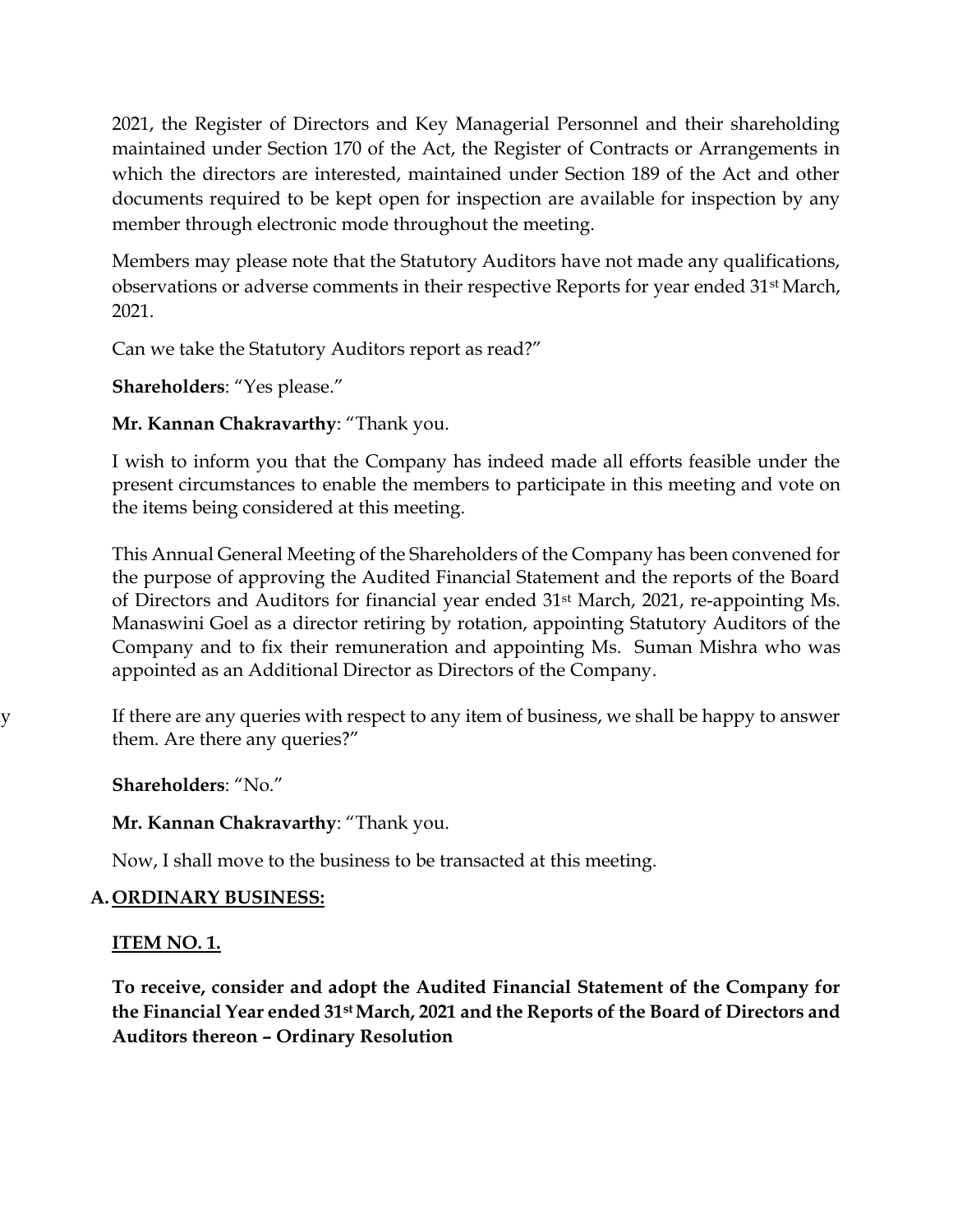I now move the resolution in respect of Item No. 1 of the Notice i.e. receipt, consideration and adoption of the Audited Financial Statement of the Company for the Financial Year ended 31st March, 2021 and the Reports of the Board of Directors and Auditors thereon."

I request one of the Members to propose the resolution."

**Ms. Manaswini Goel**: "I propose."

**Mr. Kannan Chakravarthy**: "Now I request one of the Members to second the resolution."

**Mr. Jignesh Parikh**: "I second."

**Mr. Kannan Chakravarthy**: "I now put the resolution to vote.

Those in favour may please raise their hands.

Those against may please raise their hands.

I declare the resolution as passed unanimously.

## **ITEM NO. 2**

## **To appoint a Director in place of Ms. Manaswini Goel (DIN: 08142619) who retires by rotation and, being eligible, offers herself for re-appointment - Ordinary Resolution**

I now move the resolution in respect of Item No. 2 of the Notice i.e. re-appointment of Ms. Manaswini Goel (DIN: 08142619), as a Director, who retires by rotation and is eligible for re-appointment.

I request one of the Members to propose the resolution."

**Mr. Jignesh Parikh**: "I propose."

**Mr. Kannan Chakravarthy**: "Now I request one of the Members to second the resolution."

**Ms. Manaswini Goel**: "I second."

**Mr. Kannan Chakravarthy**: "I now put the resolution to vote.

Those in favour may please raise their hands.

Those against may please raise their hands.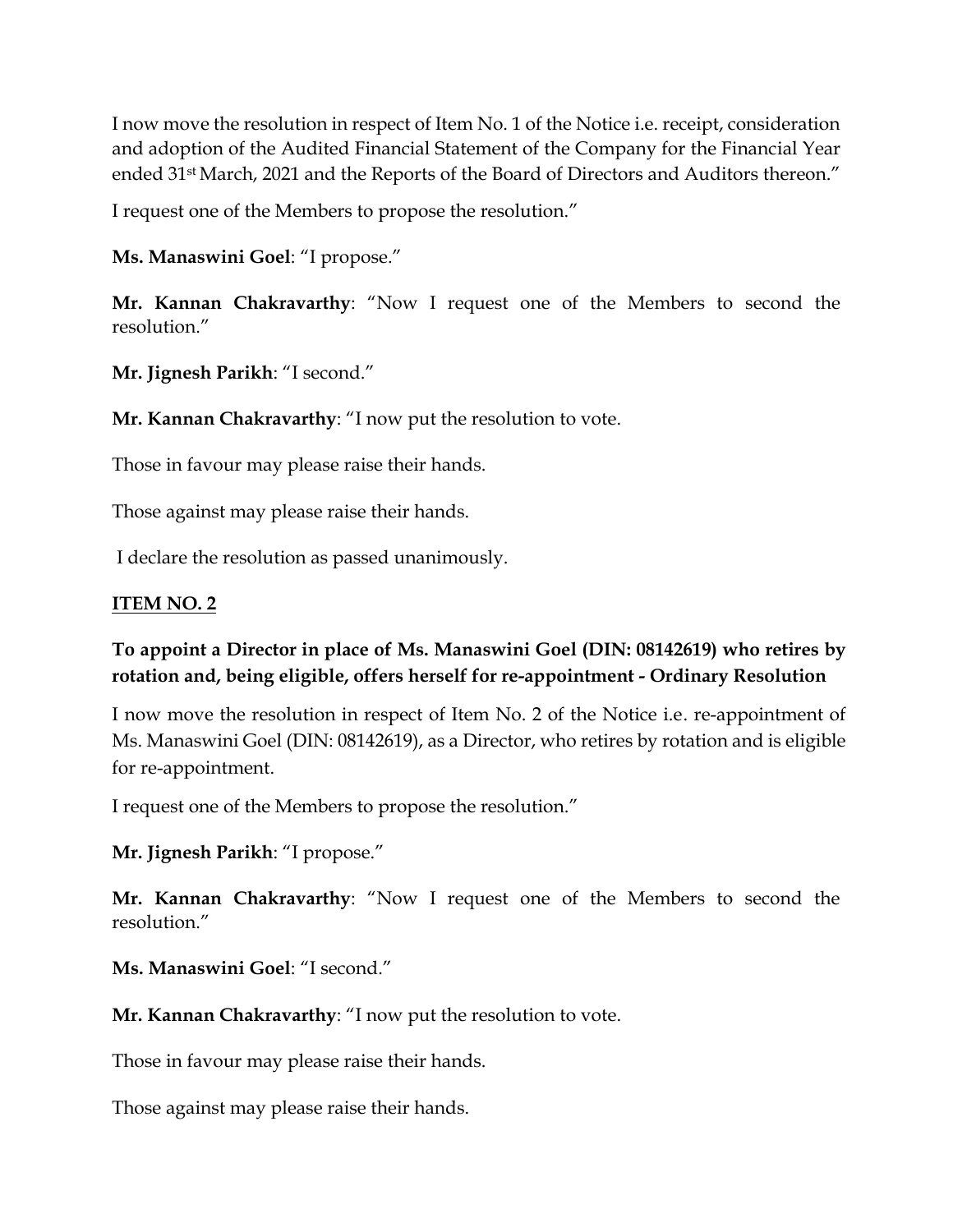I declare the resolution as passed unanimously.

### **ITEM NO. 3**

### **To appoint Statutory Auditors of the Company and to fix their remuneration - Ordinary Resolution**

I now move the resolution in respect of Item No. 3 of the Notice i.e. appointment of Statutory Auditors of the Company and to fix their remuneration.

I request one of the Members to propose the resolution."

**Ms. Manaswini Goel:** "I propose."

**Mr. Kannan Chakravarthy:** "Now I request one of the Members to second the resolution."

**Mr. Jignesh Parikh**: "I second."

**Mr. Kannan Chakravarthy**: "I now put the resolution to vote.

Those in favour may please raise their hands.

Those against may please raise their hands.

I declare the resolution as passed unanimously.

#### **B. SPECIAL BUSINESS**

### **ITEM NO. 4**

## **To appoint Ms. Suman Mishra (DIN: 06727958) as a Director of the Company - Ordinary Resolution**

I now move the resolution in respect of Item No. 4 of the Notice i.e. appointment of Ms. Suman Mishra as the Director of the Company.

I request one of the Members to propose the resolution."

**Mr. Jignesh Parikh:** "I propose."